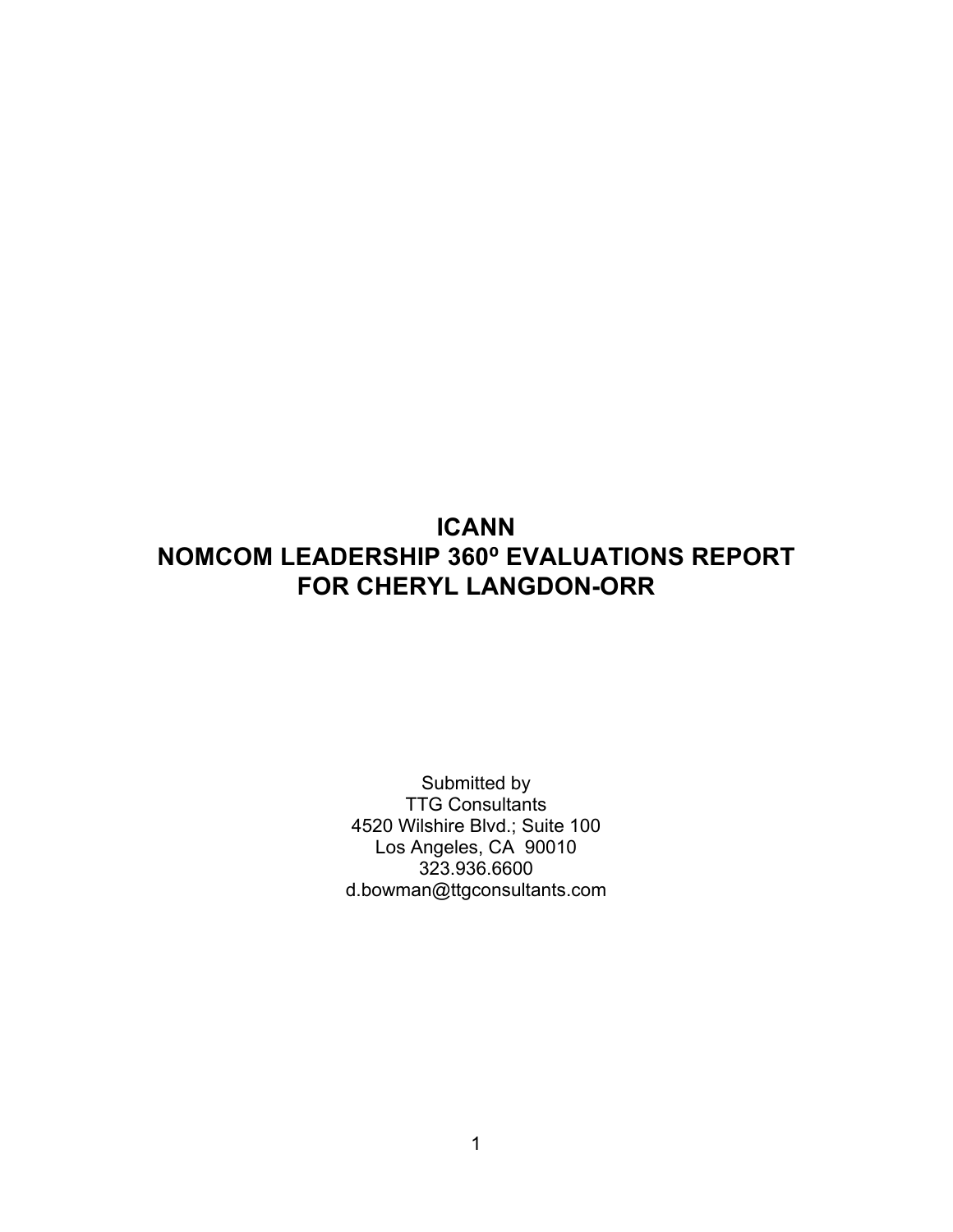# **ICANN NOMCOM LEADERSHIP 360⁰ EVALUATIONS REPORT FOR CHERYL LANGDON-ORR**

The following is a Summary of a 360° Survey containing evaluation ratings for the current ICANN Nominating Committee Associate Chair (Chair Emeritus), Cheryl Langdon-Orr. There were two parts to the evaluation process…

- 1. A written 360° Survey/Evaluation.
- 2. An telephone interview with participating evaluators/raters.

These Surveys/Evaluations were conducted during July and August, 2015.

#### Evaluators/Raters

Twenty-one evaluators were invited to participate in the 360° Survey (including the individual being evaluated)…

- Eighteen of the twenty-one invitees responded with a written 360° Survey.
- Three invitees did not participate in the 360° Survey process.
- One invitee did not complete the full Survey for Cheryl Langdon-Orr.
- Nine invitees did not participate in the telephone interview.
- A total of twelve invitees participated in all aspects of the 360° Survey process.

## **THE ON-LINE, WRITTEN 360° SURVEY**

## Methodology for the On-Line, 360° Written Survey

The Written Survey was completed on-line. It contained 11 questions.

Each question could be answered by indicating one of the following five rating responses…

- A. Strongly Agree
- B. Agree
- C. Neutral
- D. Disagree
- E. Strongly Disagree

The questions asked for a rating response about the following…

- 1. Demonstrates Integrity.
- 2. Participates in an open and honest manner.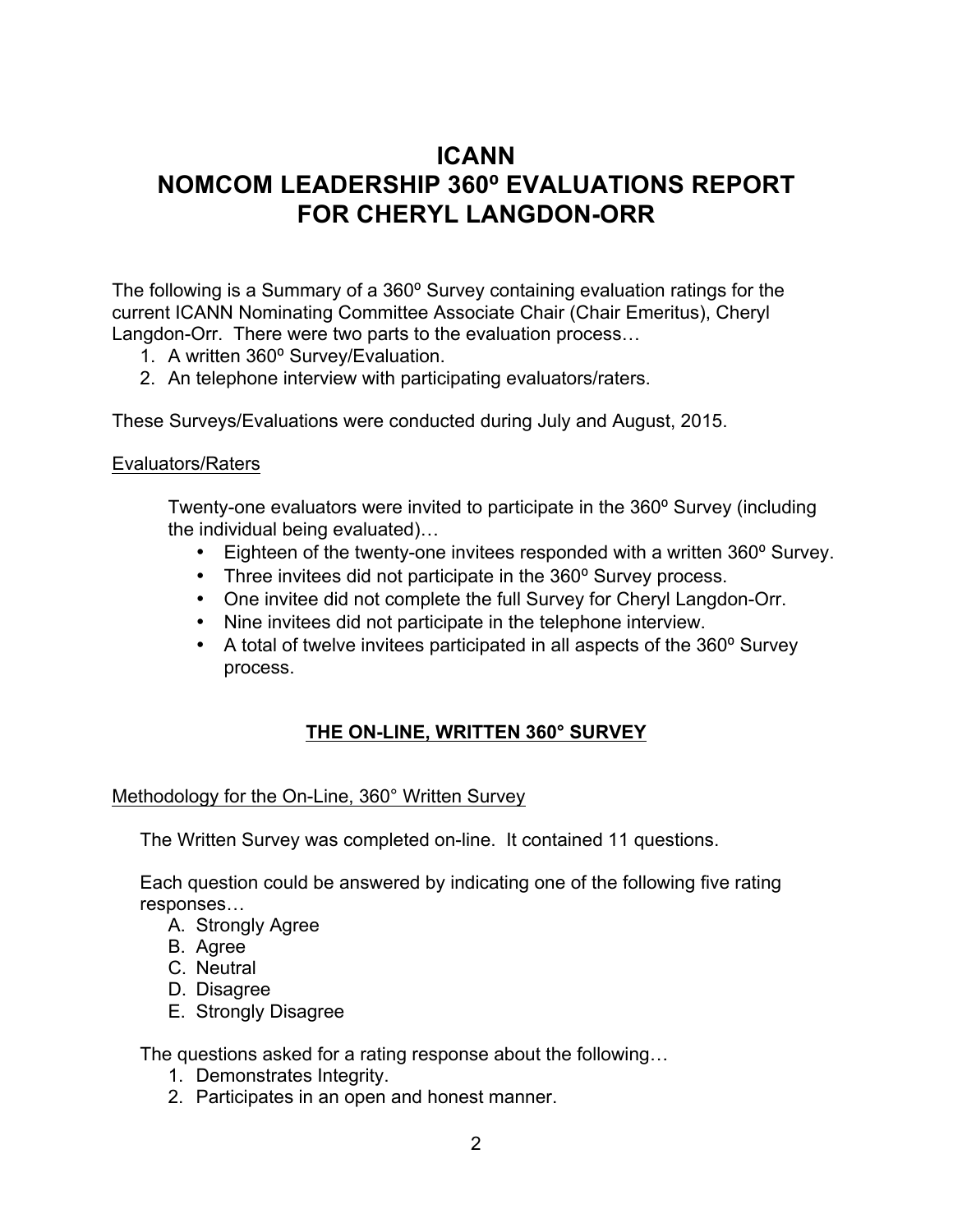- 3. Demonstrates good judgment.
- 4. Effectively uses influence in an appropriate manner.
- 5. Is an effective leader.
- 6. Is a good listener.
- 7. Individual treats others with respect.
- 8. Takes responsibility and is accountable for ensuring the nominating committee meets its timelines.
- 9. Demonstrates impartiality and neutrality.
- 10.Demonstrates an understanding of the values a nominating committee appointee would add to each of the ICANN Board, ALAC, GNSO and ccNSO.
- 11.Demonstrates an understanding of the criteria for selection of nominating committee appointees to each of the ICANN Board, ALAC, GNSO and ccNSO.

Each evaluator/rater also was invited to provide a detailed explanation of "why" each rating response was made.

#### Meanings of the Written 360° Survey Rating Ratios

#### *Overall Ratings*

The Survey provides for a maximum overall response rating of 55 (the highest possible) which would mean the person being rated received "A" rating responses on every question by all evaluators/raters.

Thus, an overall rating of **55 / 55** would mean a score of all "A" rating responses on every question by all evaluators/raters.

#### *Individual Question Ratings*

Each of the 11 questions has a maximum rating of 5. Thus a **5.0** would mean that all evaluators/raters provided an "A" rating response on that specific question.

#### Written 360° Survey Rating Responses for the Associate Chair (Chair Emeritus)

The pages that follow indicate the Written 360° Survey ratings and their explanations for the individual being rated: the Associate Chair (Chair Emeritus) of the NomCom, Cheryl Langdon-Orr.

Included are anonymous excerpts (detailed explanations of "why" rating responses were made) from each question in the written comments section of the Survey. In order to protect the anonymity of all evaluators/raters, many of their specific words have been changed, but their comment meanings/contexts remain intact.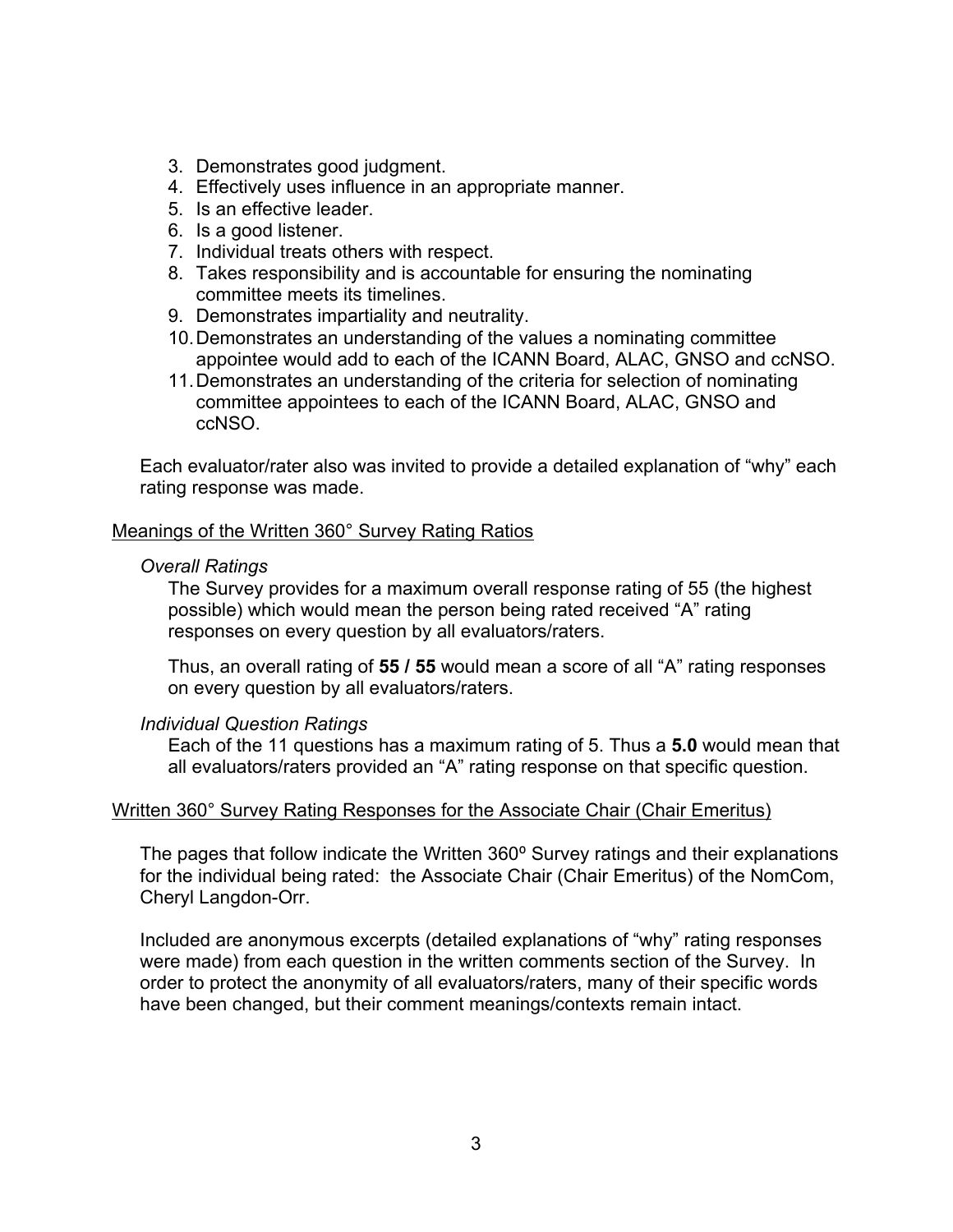## **THE IN-PERSON / TELEPHONE INTERVIEWS**

## Methodology for the In-Person and Telephone Interviews

The following questions were asked of each of the interviewees:

- 1. "Please elaborate on your answers to each of the questions and issues in the 360° Survey Questionnaires for Cheryl Langdon-Orr."
- 2. "As viewed and perceived from your NomCom experience, please describe Cheryl Langdon-Orr's…
	- a. *Leadership Style* ("how" she leads other people and teams),
	- b. *Management Style* ("how" she manages projects and meetings),
	- c. *Operating Style* ("how" she gets things done, such as accomplishing tasks)?"

In addition, each interviewee was invited to elaborate on any other relevant topic.

## **WRITTEN 360° SURVEY RATING RESPONSES FOR CHERYL LANGDON-ORR**

**Average Overall Rating: 49.4 / 55**.Responses were: 103 "A" responses (Strongly Agree), 72 "B" (Agree) responses, 12 "C" (Neutral) responses, 0 "D" (Disagree) responses and 0 "E" (Strongly Disagree) responses.

Question #1 (Demonstrates Integrity): **4.6** out of a possible 5.0. Responses were: 11 "A" (Strongly Agree) responses, 6 "B" (Agree) responses, 0 "C" (Neutral) responses, 0 "D" (Disagree) responses and 0 "E" (Strongly Disagree) responses.

Summary of Explanations…

## *Positive…*

Cheryl always expresses her ideas and views with honesty. She shows her integrity in the fine job she has done as Associate Chair. She is very much concerned with the NomCom process and confidentiality. There is no element or fact that would question Cheryl's integrity. Her integrity is a well known quantity at ICANN. While supporting the current NomCom Chair, she has been careful to ensure not to influence Committee members.

*Areas for Improvement/Development…*

There were no comments or suggestions.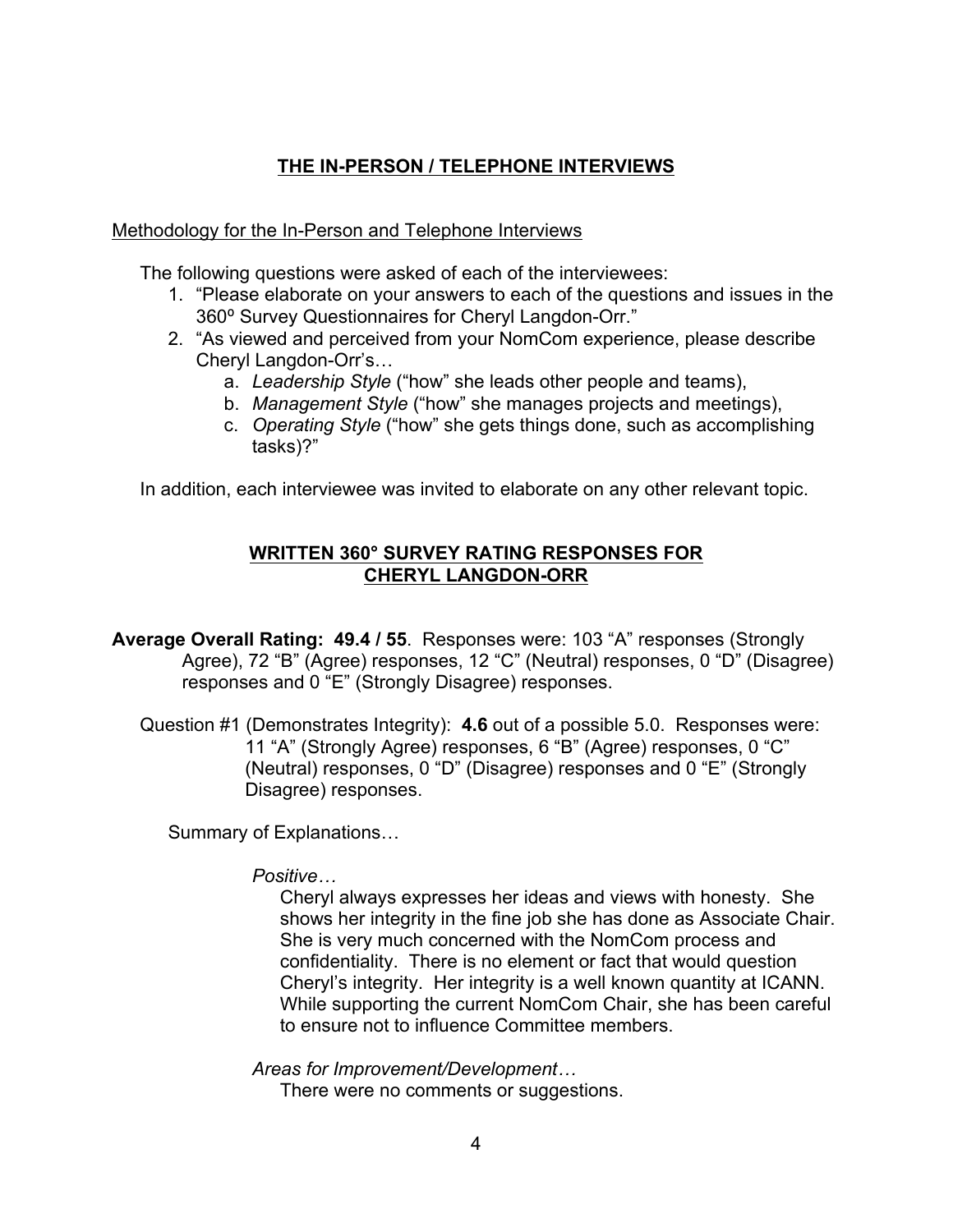Question #2 (Participates in an Open and Honest Manner): **4.5** out of a possible 5.0. Responses were: 8 "A" (Strongly Agree) responses, 9 "B" (Agree) responses, 0 "C" (Neutral) responses, 0 "D" (Disagree) responses and 0 "E" (Strongly Disagree) responses.

Summary of Explanations…

*Positive…*

Cheryl always strongly defends her views and ideas. There was never a time when she was not transparent about the reasons for her comments. At all times, Cheryl is open and honest. Her openness and honesty was unquestioned when participating in all NomCom processes. Openness and honesty are two of Cheryl's primary qualities.

*Areas for Improvement/Development*… There were no comments or suggestions.

Question #3 (Demonstrates Good Judgment): **4.5** out of a possible 5.0. Responses were: 9 "A" (Strongly Agree) responses, 8 "B" (Agree) responses, 0 "C" (Neutral) responses, 0 "D" (Disagree) responses and 0 "E" (Strongly Disagree) responses.

Summary of explanations…

#### *Positive…*

Cheryl demonstrates good judgment about issues, based on the knowledge she has at the time. Her past experience with ICANN and its processes was quite useful in making intelligent and appropriate judgments and decisions. She tries her best to exercise good judgment and never openly made judgments about candidates. Cheryl demonstrated good judgment regarding definitions and/or processes.

*Areas for Improvement/Development*…

Occasionally, she would treat groups as though they were children needing discipline.

Question #4 (Effectively Uses Influence in an Appropriate Manner): **4.2** out of a possible 5.0. Responses were: 6 "A" (Strongly Agree) responses, 8 "B" (Agree) responses, 3 "C" (Neutral) responses, 0 "D" (Disagree) responses and 0 "E" (Strongly Disagree) responses.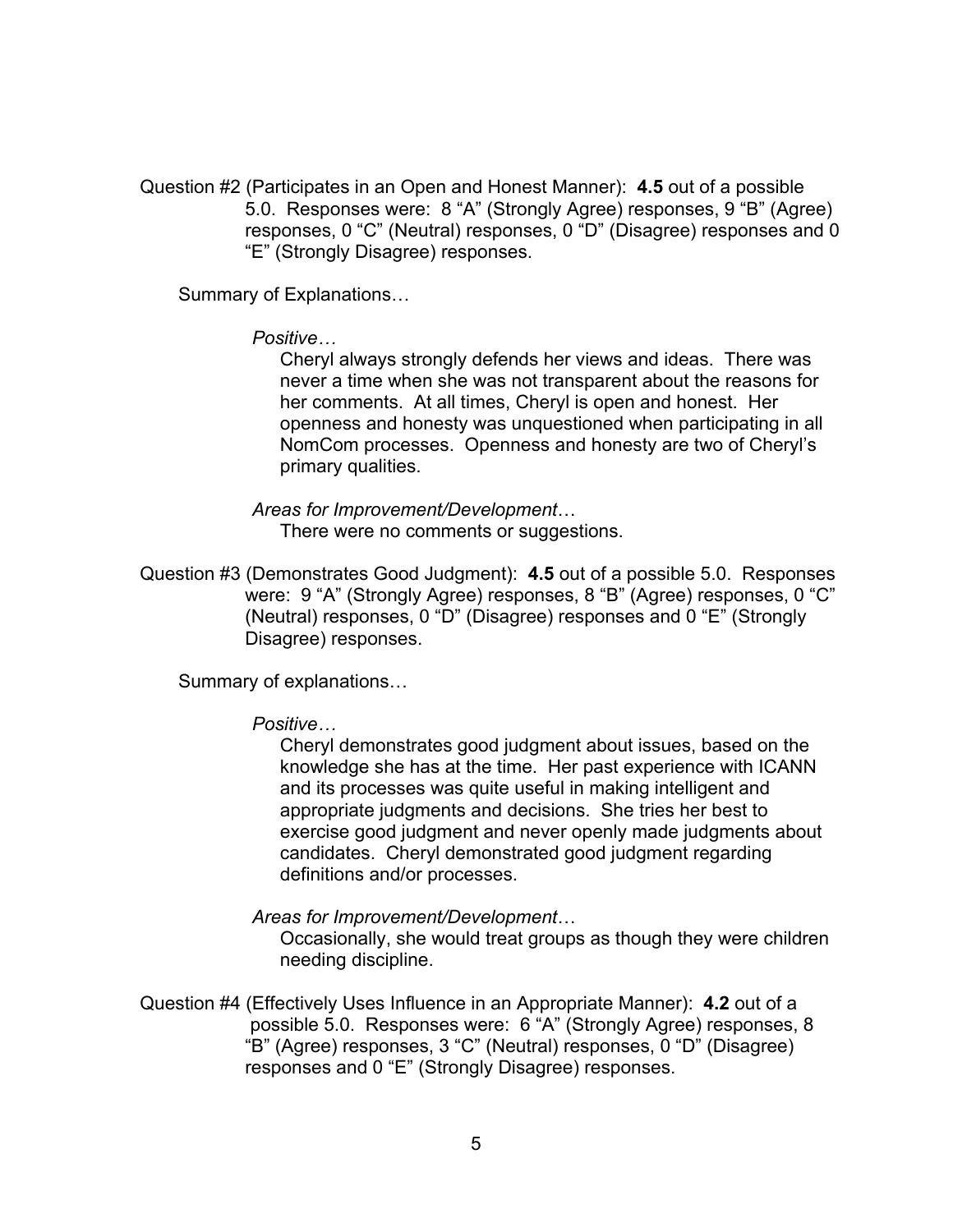Summary of explanations…

*Positive…*

Cheryl showed her influence in a good way by not speaking on those occasions when she could have done so, thus leaving the "lead" to Stéphane. She used her influence only on issues of process, but not on any issues relating to candidates. She helped to make the leadership team, a real team. Her opinions have significantly helped to clarify issues.

#### *Areas for Improvement/Development*…

Cheryl can interrupt others when they are speaking, which can negatively impact the conversation. There were times when her comments about selected issues were inappropriate. Sometimes she can influence situations appropriately and sometimes not. Sometimes, Cheryl can shoot-from-the-hip, so improving her sense of self-editing would be helpful for her. Occasionally, she is a bit too forceful with others, even "pushy" – particularly when she should be listening.

Question #5 (Is an Effective Leader): **4.5** out of a possible 5.0. Responses were: 8 "A" (Strongly Agree) responses, 9 "B" (Agree) responses, 0 "C" (Neutral) responses, 0 "D" (Disagree) responses and 0 "E" (Strongly Disagree) responses.

Summary of explanations…

#### *Positive…*

Cheryl is a very strong leader and is very effective at identifying issues and interview questions. She is excellent as both a pilot (as Chair) and co-pilot (helping the Chair as Associate Chair). She provided excellent and helpful advice during interviews. Cheryl wants objectives met and works hard to reach them.

#### *Areas for Improvement/Development*…

Cheryl leads by force with a loud voice, particularly when she wants a group's attention. Instead of being a "leader", she can revert to being a "boss" on occasion. Her strong personality can create discomfort for certain men.

Question #6 (Is a Good Listener): **4.1** out of a possible 5.0. Responses were: 6 "A" (Strongly Agree) responses, 6 "B" (Agree) responses, 5 "C" (Neutral) responses, 0 "D" (Disagree) responses and 0 "E" (Strongly Disagree) responses.

Summary of explanations…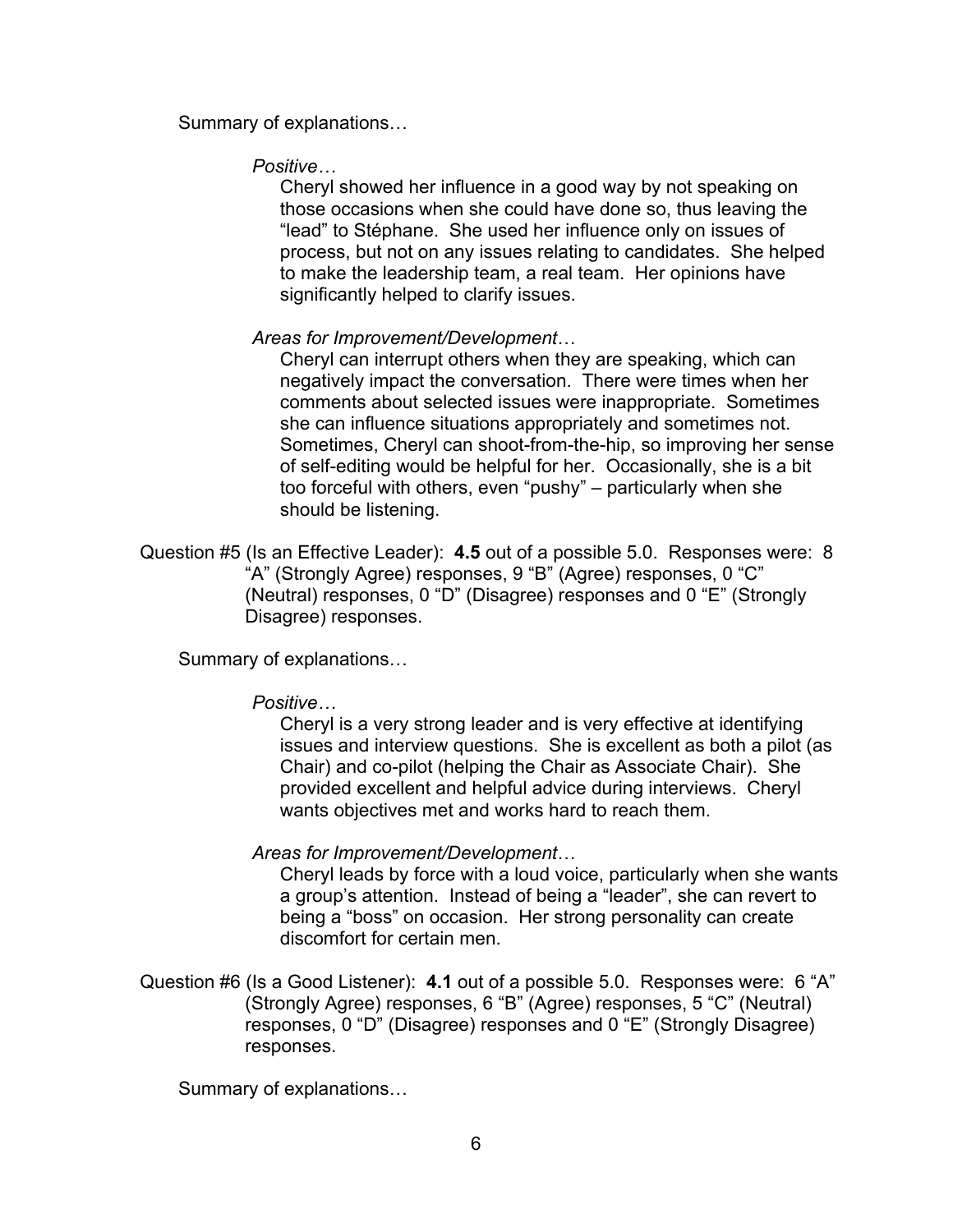*Positive*…

Prior to responding to members' comments, Cheryl often repeats and/or interprets them for clarity. She was especially attentive to those who wanted to speak, and she helped Stéphane identify them. She can be a great listener when she so desires.

#### *Areas for Improvement/Development…*

Cheryl frequently speaks too long, thus controlling conversations and/or discussions.

Question #7 (Treats Others with Respect): **4.3** out of a possible 5.0. Responses were: 8 "A" (Strongly Agree) responses, 6 "B" (Agree) responses, 3 "C" (Neutral) responses, 0 "D" (Disagree) responses and 0 "E" (Strongly Disagree) responses.

Summary of explanations…

#### *Positive…*

Cheryl is respectful of others, especially those from other cultures and environments. She treats others with great respect.

#### *Areas for Improvement/Development…*

Cheryl can be respectful, as well as somewhat disrespectful and patronizing. Her interpersonal style is one of rough-and-tumble.

Question #8 (Takes Responsibility and is Accountable for Ensuring the Nominating Committee Meets Its Timelines): **4.8** out of a possible 5.0. Responses were: 14 "A" (Strongly Agree) responses, 3 "B" (Agree) responses, 0 "C" (Neutral) responses, 0 "D" (Disagree) responses and 0 "E" (Strongly Disagree) responses.

Summary of explanations…

#### *Positive…*

Cheryl is very effective and efficient at leading meetings and achieving goals. She is very detail-focused and she's aware of the importance of meeting deadlines – thus she was able to help keep the NomCom members on-track. She is dedicated and always participated, even when in an extreme time zone. For Cheryl, all other matters are secondary to deadlines. She is very much aware of completing everything within given deadlines.

*Areas for Improvement/Development…*

There were no comments or suggestions.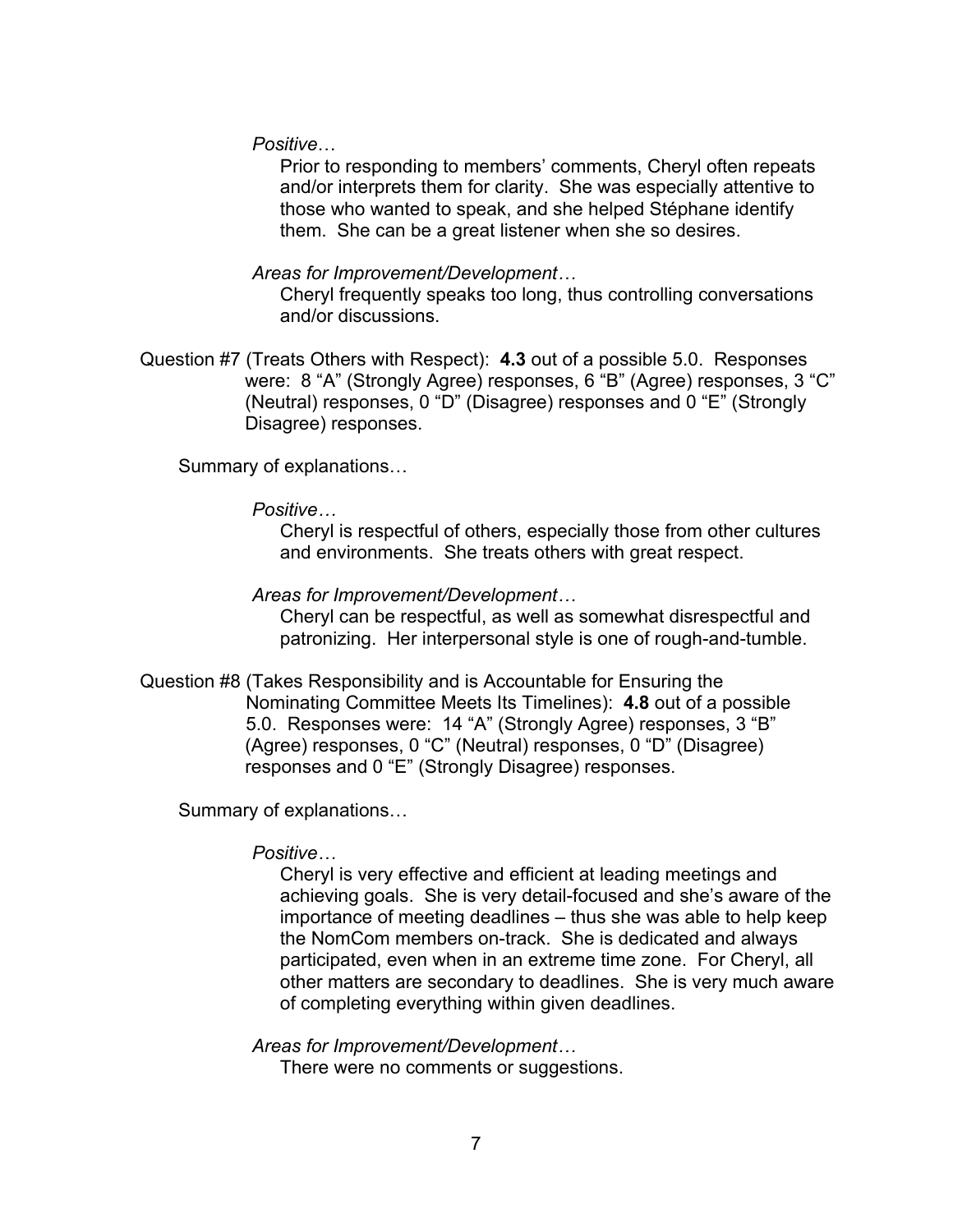Question #9 (Demonstrates Impartiality and Neutrality): **4.3** out of a possible 5.0. Responses were: 6 "A" (Strongly Agree) responses, 10 "B" (Agree) responses, 1 "C" (Neutral) responses, 0 "D" (Disagree) responses and 0 "E" (Strongly Disagree) responses.

Summary of explanations…

#### *Positive…*

Cheryl always sticks to the facts, which helps members make good and proper decisions. If she wants to make a point, she doesn't hesitate to make her opinion known.

*Areas for Improvement/Development…* Sometimes, she can be a bit too impartial and neutral.

Question #10 (Demonstrates an Understanding of the Values a Nominating Committee Appointee Would Add to Each of the ICANN Board, ALAC, GNSO and ccNSO): **4.8** out of a possible 5.0. Responses were: 13 "A" (Strongly Agree) responses, 4 "B" (Agree) responses, 0 "C" (Neutral) responses, 0 "D" (Disagree) responses and 0 "E" (Strongly Disagree) responses.

Summary of explanations…

*Positive…*

Due to Cheryl's long experience at ICANN, she is a true expert on its issues, and she is quite generous in sharing this knowledge with Committee members. The fact that she was the previous NomCom Chair gave her a deep knowledge of processes and needs. Cheryl has considerable knowledge of the bylaws and structures of ICANN bodies/entities. Her long history and service in ICANN leadership positions has provided her with a deep understanding of the values for which NomCom is searching.

*Areas for Improvement/Development…* There were no comments or suggestions.

Question #11 (Demonstrates an Understanding of the Criteria for Selection of Nominating Committee Appointees to Each of the ICANN Board, ALAC, GNSO and ccNSO): **4.8** out of a possible 5.0. Responses were: 14 "A" (Strongly Agree) responses, 3 "B" (Agree) responses, 0 "C" (Neutral) responses, 0 "D" (Disagree) responses and 0 "E" (Strongly Disagree) responses.

Summary of explanations…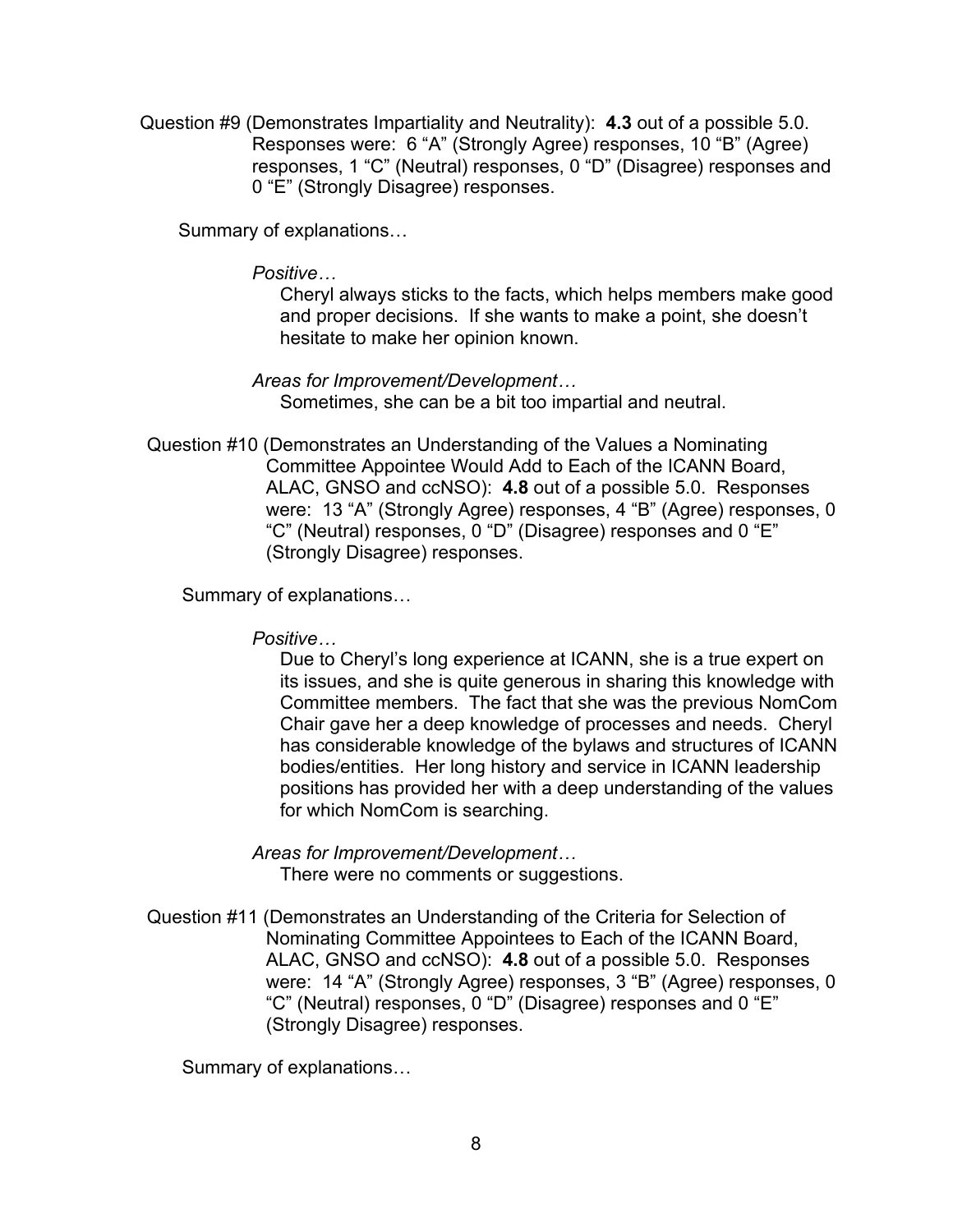*Positive…*

Due to her long working experience with ICANN, Cheryl is a true expert in ICANN issues, and she shares her experience by providing guidance to Committee members. Her vast experience has been a benefit to Stéphane regarding specific, needed and applicable criteria.

*Areas for Improvement/Development…*

There were not comments or suggestions.

## **TELEPHONE INTERVIEW RESPONSES FOR CHERYL LANGDON-ORR**

Individual comments included…

*Leadership Style (how she leads other people/members and teams):*

## *Positive…*

Cheryl has furthered transparency within the NomCom. She is a very open, effective and seasoned leader – with a great deal of knowledge about ICANN. She knows how to lead – that is, she is highly organized and structured, as well as persuasive. Cheryl very much leads by force of personality – however, she has evolved over the past year, very much softening her approach to leadership. She is very engaged and she leads and speaks with authority without being domineering. She is very much, "a calm hand on the tiller." Cheryl seems to be a nice balance of the strategic (visionary) and tactical (practical) thinker and leader. She ensures everyone has a chance to speak, but keeps an eye on the clock. She is very good at delegating, and she holds people accountable.

*Needs Improvement/Development…*

Cheryl is a very straightforward communicator, a style with which some might be uncomfortable – which on occasion detracts from her leadership qualities. She has been of incredible service to the Chair.

*Management Style (how she manages projects and issues):*

## *Positive…*

Cheryl has a very consensus-focused management style – she tries to include others in debate and deliberations. Confidentiality (nondisclosure) is paramount with Cheryl.